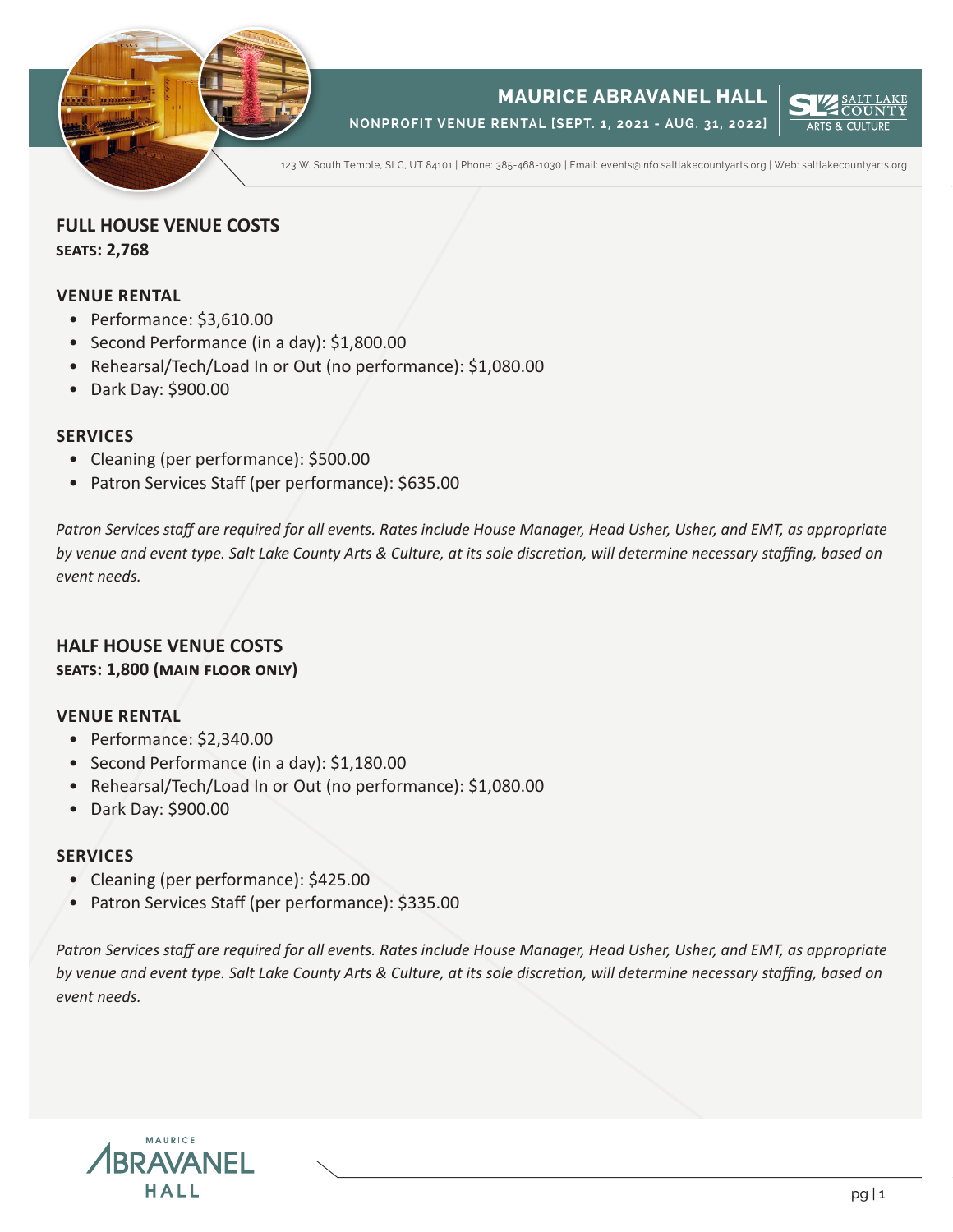

**NONPROFIT VENUE RENTAL [SEPT. 1, 2021 - AUG. 31, 2022]**



123 W. South Temple, SLC, UT 84101 | Phone: 385-468-1030 | Email: events@info.saltlakecountyarts.org | Web: saltlakecountyarts.org

# **TICKETING COSTS**

## **Patron Ticket Fees**

Standard ticketing fees are paid by patrons at time of purchase from ArtTix per the fee structure below:

| <b>Ticket Price Range</b> |         | <b>Standard Fee</b> | <b>Standard Cash/</b> |
|---------------------------|---------|---------------------|-----------------------|
| <b>From</b>               | To      |                     | <b>Window Fee</b>     |
| \$0.01                    | \$15.00 | \$2.50              | \$2.50                |
| \$15.01                   | \$25.00 | \$5.00              | \$4.50                |
| \$25.01                   | \$35.00 | \$6.50              | \$5.50                |
| \$35.01                   | \$50.00 | \$8.00              | \$6.00                |
| \$50.01                   | \$90.00 | \$9.50              | \$7.50                |
| \$90.01                   | Up      | \$10.50             | \$8.00                |

**\*Fee amount is inclusive of Credit Card Fee (2.8%), Producer Fee (4%), and Preservation Fund Fee: \$1.00 for ticket price \$15.00 or less; \$2.00 for ticket price \$15.01 or more.**

## **Contractor Costs**

Salt Lake County Arts & Culture may allow Contractor the option to take tickets off the ArtTix system to be sold on consignment by a third party or to provide complimentary tickets. Salt Lake County Arts & Culture reserves the right to limit the number of tickets.

## **Consignment Tickets**

- Consignment Fee: Producer Fee 4% of gross ticket value + Preservation Fund Fee: \$1.00 for tickets priced \$15.00 or less; \$2.00 for tickets priced above \$15.00.
- Consignment tickets are limited to 415 per Full House performance and 270 per Half House performance.
	- o Tickets above limit will incur a fee of \$1.85 per ticket in addition to the Producer Fee and Preservation Fund Fee.

# **Complimentary Tickets**

- Complimentary tickets are limited to 415 per Full House performance and 270 per Half House performance.
	- o Tickets above limit will incur a fee of \$.50 per ticket.

## **Free, Ticketed Events**

- Tickets are not required if an event is free to all attendees. If Contractor wishes to issue and distribute free tickets, ArtTix can print tickets for a fee of \$250.00.
- Contractor may also choose to have free tickets distributed by ArtTix for an additional fee of \$0.50 per ticket.
- Please contact your Event Manager for additional details.

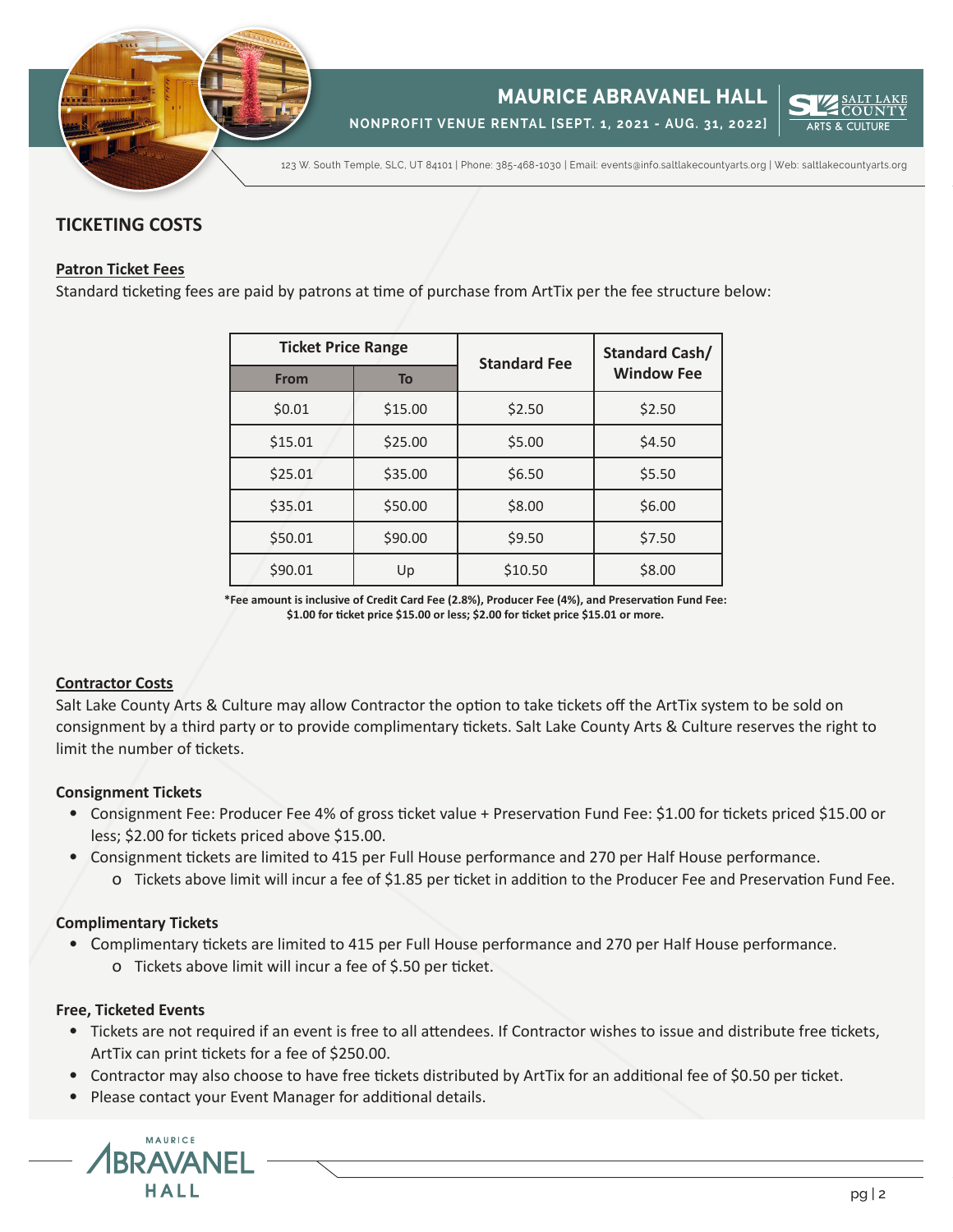

# **MAURICE ABRAVANEL HALL**

**NONPROFIT VENUE RENTAL [SEPT. 1, 2021 - AUG. 31, 2022]**



123 W. South Temple, SLC, UT 84101 | Phone: 385-468-1030 | Email: events@info.saltlakecountyarts.org | Web: saltlakecountyarts.org

# **EQUIPMENT RENTAL**

| <b>EQUIPMENT</b>                                                                                             |    | <b>COST PER DAY</b> | <b>COST PER WEEK (3-7 DAYS)</b> |  |
|--------------------------------------------------------------------------------------------------------------|----|---------------------|---------------------------------|--|
| Sound System                                                                                                 | \$ | 300.00              | \$<br>900.00                    |  |
| Dynamic Microphones & Direct Boxes                                                                           | \$ | 20.00               | $\zeta$<br>60.00                |  |
| <b>Standard Condenser Microphone</b>                                                                         | \$ | 45.00               | \$<br>135.00                    |  |
| AKG 414 Microphone                                                                                           | \$ | 60.00               | \$<br>180.00                    |  |
| Newmann KM 184 Microphone                                                                                    | \$ | 60.00               | \$<br>180.00                    |  |
| <b>Wireless Microphones</b>                                                                                  | \$ | 45.00               | \$<br>135.00                    |  |
| Portable Sound System                                                                                        | \$ | 100.00              | $\zeta$<br>300.00               |  |
| Lectern with Microphone                                                                                      | \$ | 40.00               | \$<br>120.00                    |  |
| <b>Follow Spot</b>                                                                                           | \$ | 100.00              | \$<br>300.00                    |  |
| Piano - First Tier Room                                                                                      | \$ | 200.00              | \$<br>600.00                    |  |
| Tables - Draped (no food)                                                                                    | \$ | 15.00               | \$<br>45.00                     |  |
| Tables - Undraped                                                                                            |    | No Charge           | No Charge                       |  |
| Chairs                                                                                                       |    | No Charge           | No Charge                       |  |
| <b>Usage Fees</b>                                                                                            |    |                     |                                 |  |
| Lighting                                                                                                     | \$ | 25.00               | $\zeta$<br>75.00                |  |
| <b>Internal Services</b>                                                                                     |    |                     |                                 |  |
| Telecom Charges (Additional Lines/Locations)                                                                 |    | <b>TBD</b>          | <b>TBD</b>                      |  |
| <b>Outside Payables</b>                                                                                      |    |                     |                                 |  |
| Piano Tuning @ Cost                                                                                          |    | At Vendor Cost      | At Vendor Cost                  |  |
| Stage Labor Charges @ Cost                                                                                   |    | At Vendor Cost      | At Vendor Cost                  |  |
| Use of equipment is based on availability. Rental of equipment does not include labor to install or operate. |    |                     |                                 |  |

# **Outside Equipment Rental**

Please seek external vendors for any items not included in Salt Lake County Arts & Culture equipment inventory. Contractor is responsible to secure and pay for use of equipment provided by outside vendors.

## **Stage/Technical Labor**

Hiring of stage/technical labor is the responsibility of the Contractor and at Contractor's expense. Contractor must secure dedicated and qualified personnel for the operation of all equipment. Upon request, Salt Lake County Arts & Culture Technical Directors can provide guidance and coordination in securing proper stage/technical labor for the execution of Contractor's events. All stage/technical labor is at Contractor's expense.